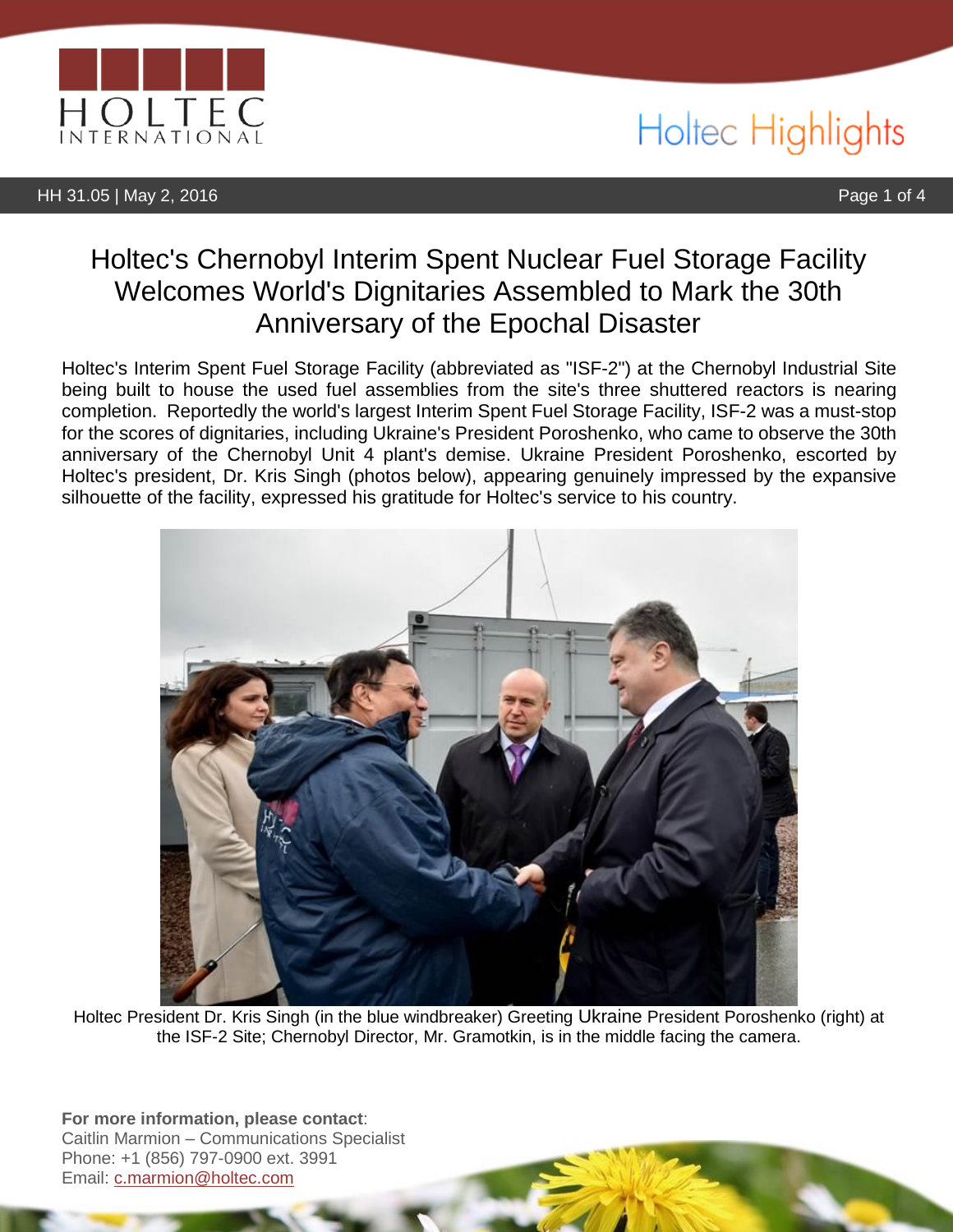

# Holtec Highlights

### HH 31.05 | May 2, 2016 **Page 2 of 4**



Holtec President Dr. Kris Singh briefs Ukraine President Poroshenko at the ISF-2 Site



Holtec President Dr. Kris Singh (right) Explaining the facility's Operations to Ukraine President Poroshenko (left) as light rain falls on the site

**For more information, please contact**: Caitlin Marmion – Communications Specialist Phone: +1 (856) 797-0900 ext. 3991 Email: [c.marmion@holtec.com](mailto:c.marmion@holtec.com)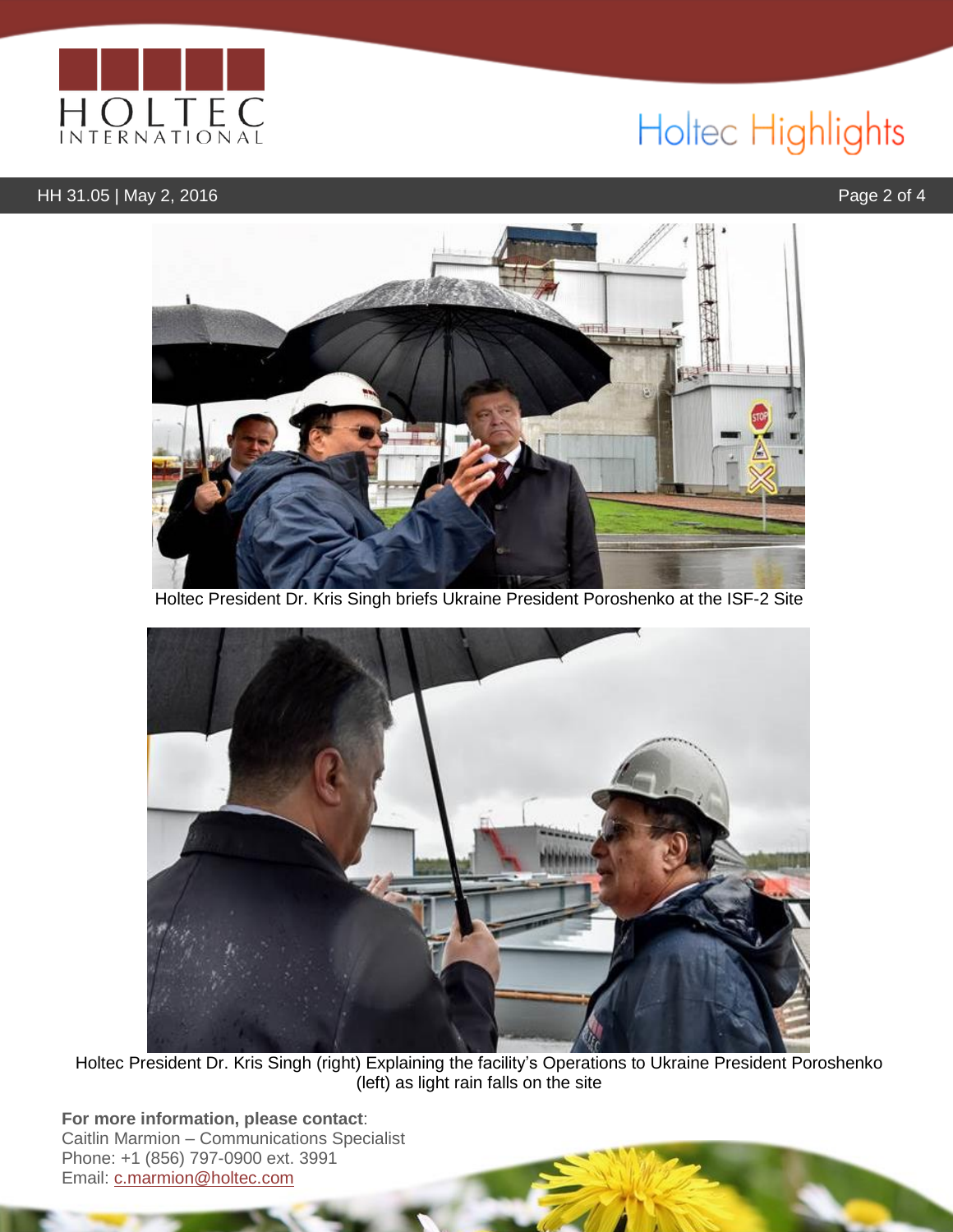

# Holtec Highlights

#### HH 31.05 | May 2, 2016 Page 3 of 4

The Chernobyl ISF-2 facility is a technology record setter in many respects. The unique features of the Chernobyl dry storage facility include the world's largest "hot cell" for dismembering the conjugated RBMK fuel assembly and a (Holtec patented) forced gas dehydrator designed to run on nitrogen. Holtec undertook to build the facility after the original contractor, Areva, ended its contract with the Chernobyl plant in 2007. Holtec's Preliminary Safety Analysis report was approved by the Ukrainian regulator in 2010 and detailed design, manufacturing and construction planning began shortly afterwards. Pre-commissioning trials are scheduled to begin in November 2016. The photographs below provide an overview of the ongoing site construction.



Aerial View Of The Construction Site

**For more information, please contact**: Caitlin Marmion – Communications Specialist Phone: +1 (856) 797-0900 ext. 3991 Email: [c.marmion@holtec.com](mailto:c.marmion@holtec.com)